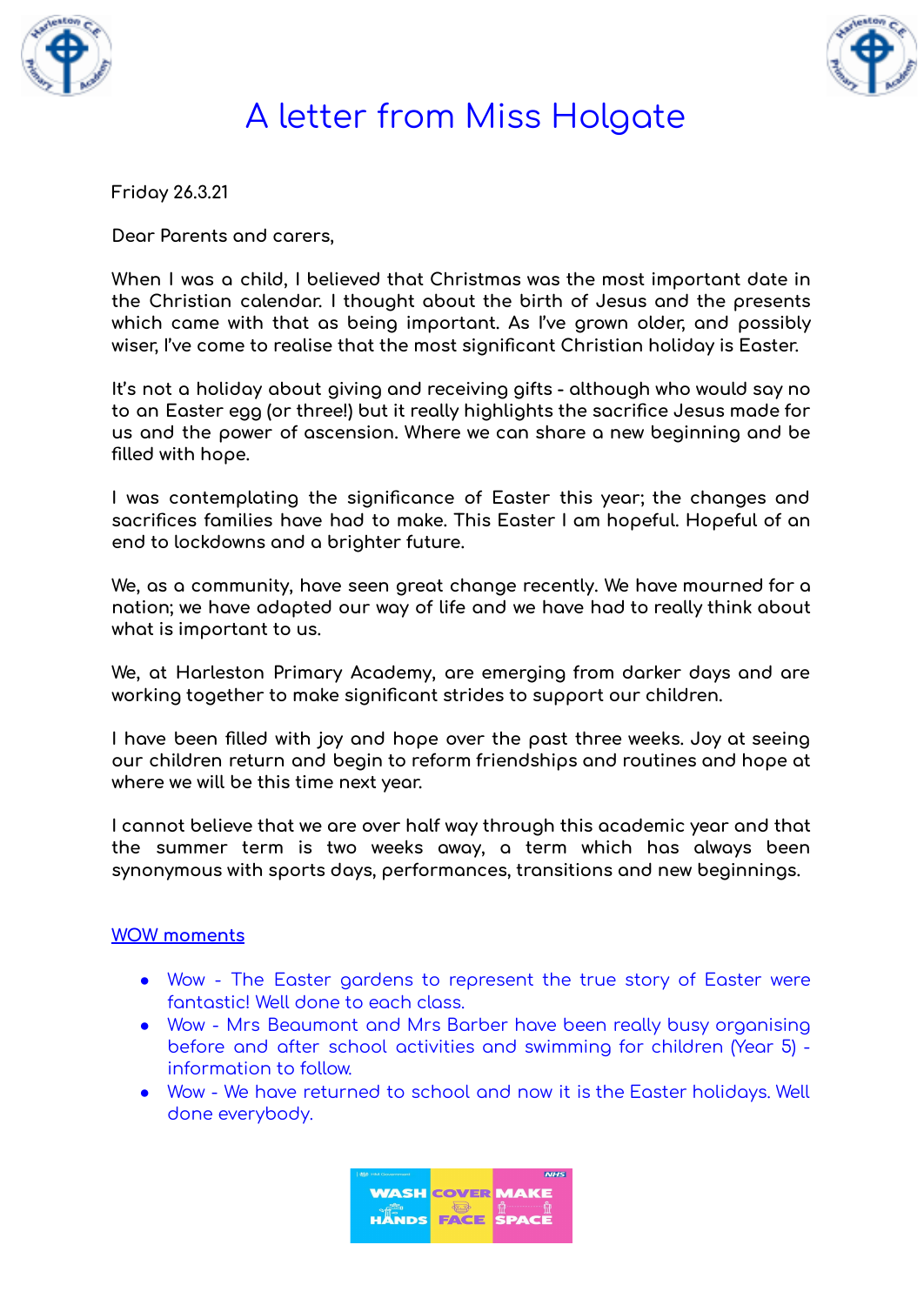



#### **A sad farewell**

Today we say goodbye to some of our cherished members of the school community. They are leaving us this week for exciting new adventures.

Miss Mills - who has been in our Reception class is starting a new adventure with the NHS. We wish her very well in her new role and hope that she brings as many smiles to the children she is working with there as she has done to our children. Thank you for supporting our children (and staff) at HPA.

Mr Cunliffe - our caretaker, is moving onto pastures new, next week. We will miss his early morning and evening support. Mr Cunliffe thank you from all the teachers, children and parents at HPA. You will be missed.

Mrs Tricker - Many of you will have spoken to Mrs Tricker at some point in your time at HPA, whether as a student or a parent. She has been the backbone of the office for sometime and I know that we will miss her greatly. We have been incredibly lucky to have had the joy of her in school for such a long time. She has supported the school in so many different ways and dedicated a lot of her free time to help the school, staff and children to succeed.

#### **Our children!**

We are a school filled with fantastic children! I have been blessed to have many of them coming to show me work or present ideas for school improvement to me.

Mr Mullen brought Josh down to explain what he would like to do with an outside space - I am very excited to see the finalised project ideas and to see whether our governors can see the merit in the improvements. I know that Josh is working with some of his friends to create a presentation for us.

Lily, Coen and Eloise presented me with a great idea to revitalise a hidden area within the school - they are planning on creating a more inviting area for children to enjoy. I am very excited to see their idea grow into a plan and then the final project.

I really enjoyed a socially distanced walk with Ralph, Savannah, Nolan and Fraser this week. Ralph told me all about the planets and could show me them on a display outside. Nolan and Fraser were telling me all about the different types of tractors too.

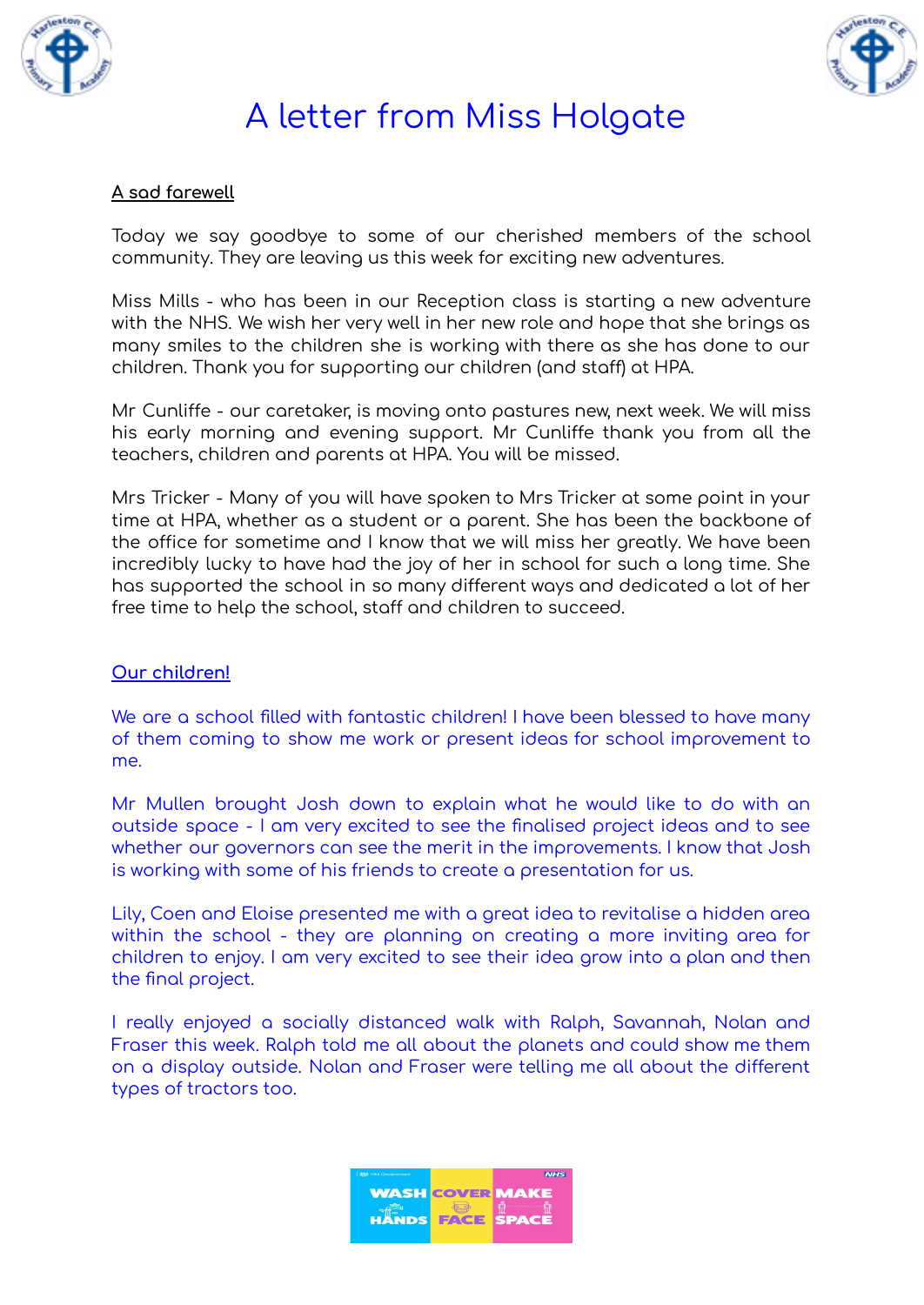



Miss Scofield was very excited to tell me who our reading winners were this week and they will be receiving a little prize and a certificate. Well done to Chester - EYFS Ruby - KS1 Oliver- LKS2 Riko - UKS2

Miss Ingram was very excited about our Science competition and has also got some prizes for every child who took part - they were brilliant. Well done.

Mr Carter came to speak to me about one of our children, who is doing something rather special outside of school... Isla saw an advert on TV for Cancer research which was a fundraising event called Walkallovercancer. You have to walk 10,000 steps everyday in March, she instantly signed up. She has done amazing so far and achieved over 10,000 steps daily, she has been walking home to Starston from school everyday with her nanny and then she walks extra long walks with the dog at the weekends. So far, she has raised a massive £520! We at HPA are incredibly proud of Isla - Well done!

Miss Ling, who is not only one of our fab EYFS team but also on our Friends committee has informed me that the winners of the Easter Hampers have been drawn and are:

> EYFS- Lola (Lilliput) KS1- Lily (Cavell) Lower KS2- Rhys (Mandela) Upper KS2- Demba and Siya (Obama and King)

Miss Ling has also told me that we have two class winners for the Easter Bonnet competition - these classes will be getting a half day treat in their class, when we return from Easter.



Obama and Rudolph! Well done.